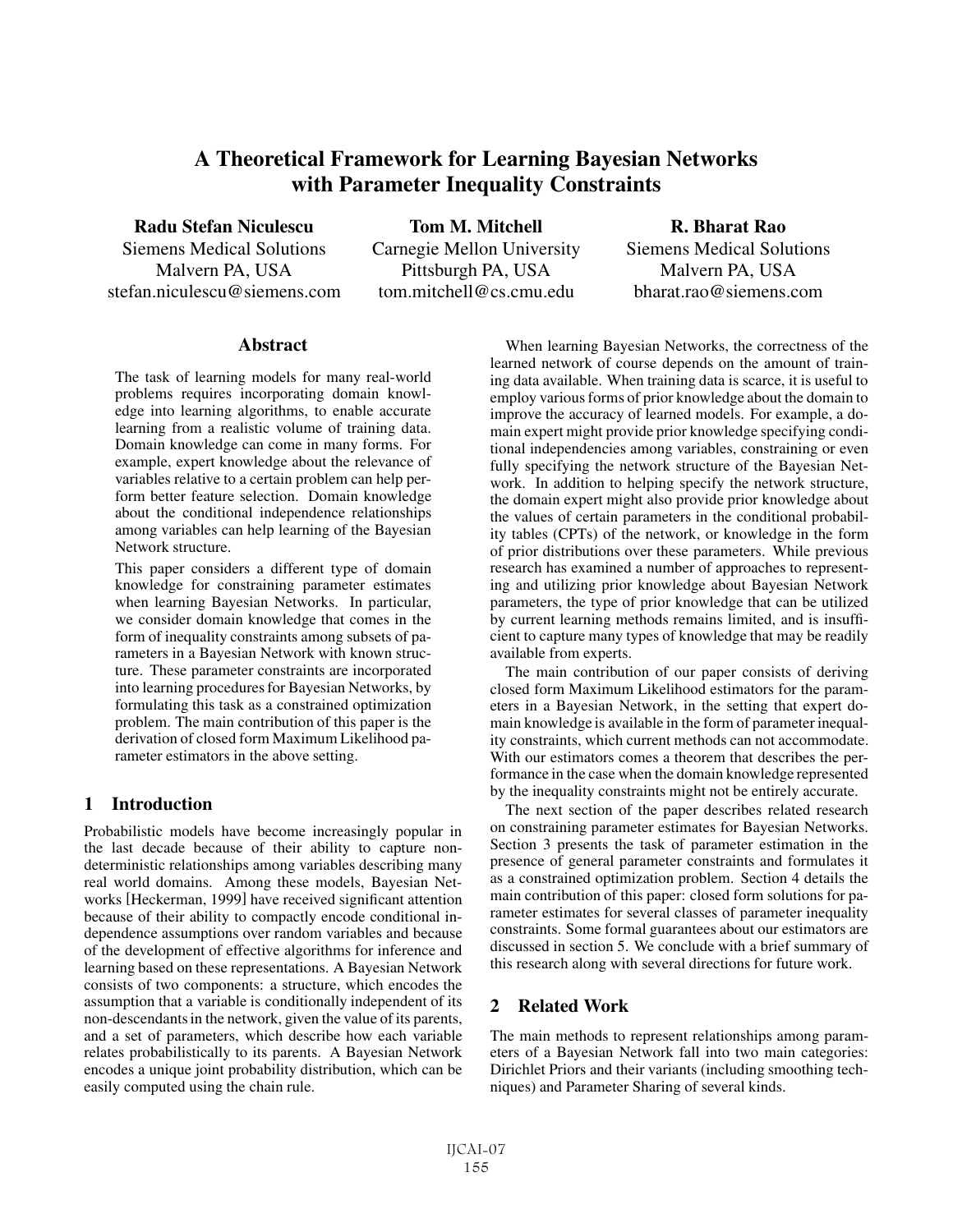In [Geiger and Heckerman, 1997], it is shown that Dirichlet Priors are the only possible priors for discrete Bayesian Networks, provided certain assumptions hold. One can think of a Dirichlet Prior as an expert's guess for the parameters in a discrete Bayesian Network, allowing room for some variance around the guess. One of the main problems with Dirichlet Priors and related models is that it is impossible to represent even simple equality constraints between parameters (for example the constraint:  $\theta_{111} = \theta_{121}$  where  $\theta_{ijk}$  =  $P(X_i = x_{ij} | Parents(X_i) = pa_{ik})$  without using priors on the hyperparameters of the Dirichelet Prior, in which case the marginal likelihood can no longer be computed in closed form, and expensive approximate methods are required to perform parameter estimation. A second problem is that it is often beyond the expert's ability to specify a full Dirichlet Prior over the parameters of a Bayesian Network.

A widely used form of parameter constraints employed by Bayesian Networks is *Parameter Sharing*. Models using different types of Parameter Sharing include: Dynamic Bayesian Networks [Murphy, 2002] and their special case Hidden Markov Models [Rabiner, 1989], Module Networks [Segal *et al.*, 2003], Context Specific Independence models [Boutilier *et al.*, 1996] such as Bayesian Multinetworks, Recursive Multinetworks and Dynamic Multinetworks [Geiger and Heckerman, 1996; Pena *et al.*, 2002; Bilmes, 2000], Probabilistic Relational Models [Friedman *et al.*, 1999], Object Oriented Bayes Nets [Koller and Pfeffer, 1997], Kalman Filters [Welch and Bishop, 1995] and Bilinear Models [Tenenbaum and Freeman, 2000]. Parameter Sharing methods constrain parameters to share the same value, but do not capture more complicated constraints among parameters such as inequality constraints or constraints on sums of parameter values. The above methods are restricted to sharing parameters at either the level of sharing a conditional probability table (CPT) (Module Networks, HMMs), at the level of sharing a conditional probability distribution within a single CPT (Context Specific Independence), at the level of sharing a state-to-state transition matrix (Kalman Filters) or at the level of sharing a style matrix (Bilinear Models). None of the above models allow sharing at the level of granularity of individual parameters. [Niculescu *et al.*, 2005] introduces a parameter equality constraint framework that describes many models that use parameter sharing: Module Networks, Context Specific Independence models, HMMs and Dynamic Bayesian Networks. Within this framework, it is showed how efficient parameter learning is performed from both a frequentist and bayesian point of view, from both observable and partially observable data.

All the models described so far can only take advantage of certain types of parameter equality constraints. Only recently, [Altendorf *et al.*, 2005; Feelders and van der Gaag, 2006] study the feasibility of incorporating simple inequality constraints in the learning of parameters of Bayesian Networks. The constraints analyzed in these papers are somehow restrictive, in the sense that each constraint must involve all parameters in a conditional probability table, whereas our framework allows for constraints at individual distribution level of granularity. Additionally, in [Altendorf *et al.*, 2005], the authors employ an approximation algorithm, whereas we derive exact estimators. Further, [Altendorf *et al.*, 2005] assumes the values of the variables can be totally ordered and [Feelders and van der Gaag, 2006] assumes all variables are binary. Our framework makes none of these assumptions. In the next section we will place parameter learning with inequality constraints in a general constrained optimization framework and we will show how closed form learning of the parameters of Bayesian Networks can be performed when expert knowledge is available in the form of either of two types of parameter inequality constraints.

## 3 Problem Definition and Approach

Here we define the problem and suggest a general optimization based approach to solve it. This approach has serious limitations when the constraints are arbitrary. However, it constitutes the basis for computing the Maximum Likelihood estimators for the classes of inequality constraints described in section 4. We begin by describing the problem along with several assumptions.

## 3.1 The Problem

Our task here is to perform parameter estimation in a Bayesian Network where the structure is known in advance. To accomplish this task, we assume a dataset of examples is available. In addition, a set of parameter equality and/or inequality constraints is provided by a domain expert. The equality constraints are of the form  $g_i(\theta)=0$  for  $1 \leq i \leq m$ and the inequality constraints are of the form  $h_i(\theta) \leq 0$  for  $1 \leq j \leq k$ , where  $\theta$  represents the set of parameters of the Bayesian Network.

Initially we will assume the domain knowledge provided by the expert is correct. Later, we investigate what happens if this knowledge is not completely accurate. Next we enumerate several assumptions that must be satisfied for our methods to work. These are similar to common assumptions made when learning parameters in standard Bayesian Networks.

First, we assume that the examples in the training dataset are drawn independently from the underlying distribution. In other words, examples are conditionally independent given the parameters of the Bayesian Network. Second, we assume that all the variables in the Bayesian Network can take on at least two different values. This is a safe assumption since there is no uncertainty in a random variable with only one possible value. Any such variables in our Bayesian Network can be deleted, along with all arcs into and out of the nodes corresponding to those variables. Third, when computing parameter estimators, we additionally assume that all observed counts corresponding to parameters in the Bayesian Network are strictly positive. We enforce this condition in order to avoid potential divisions by zero, which may impact inference negatively. In the real world it is expected there will be observed counts which are zero. This problem can be solved by using priors on parameters, that essentially have the effect of adding a positive quantity to the observed counts and essentially create strictly positive virtual counts.

Finally, the functions  $g_1, \ldots, g_m$  and  $h_1, \ldots, h_k$  must be twice differentiable, with continuous second derivatives. This assumption justifies the formulation of our problem as a con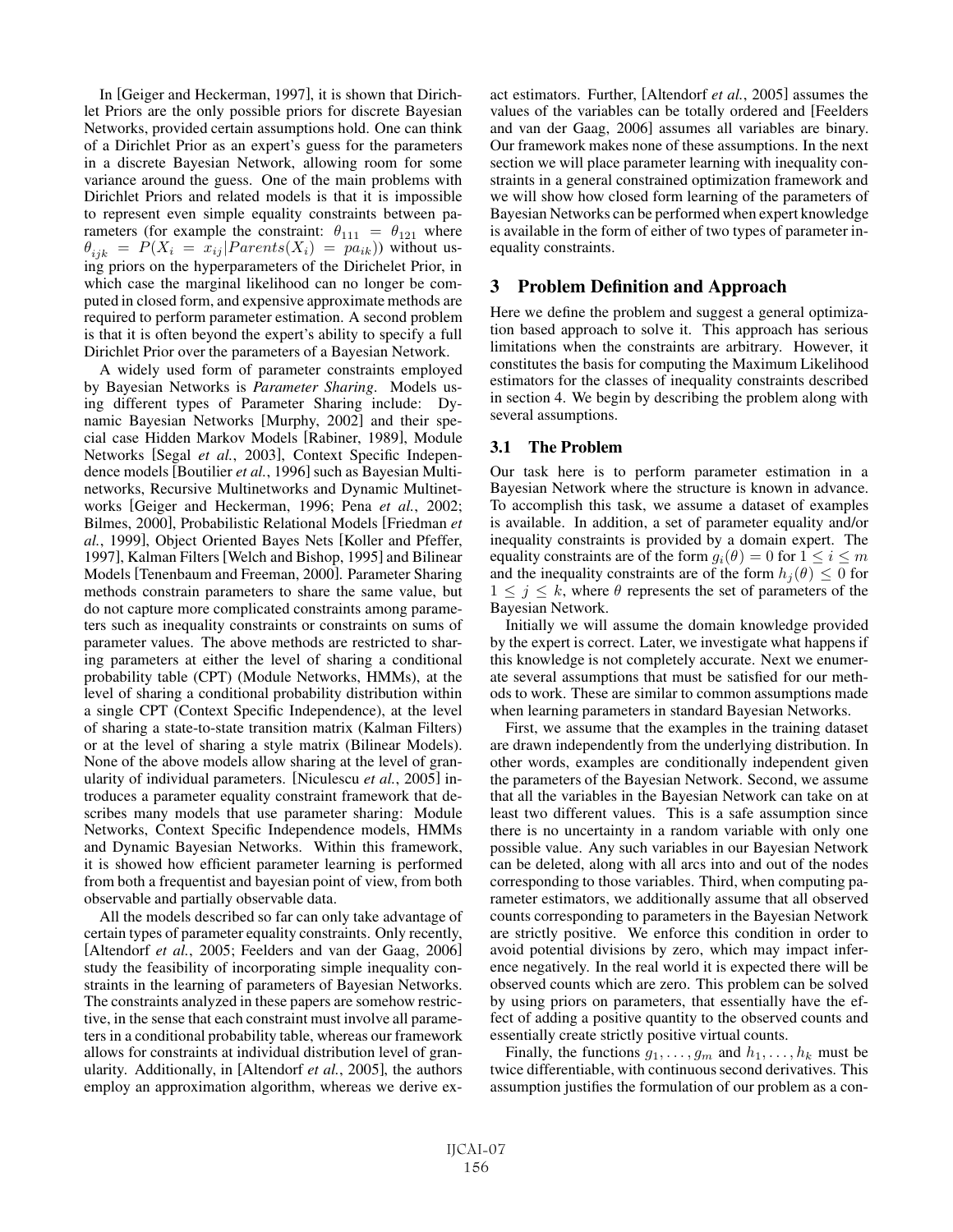strained maximization problem that can be solved using standard optimization methods.

## 3.2 A General Approach

In order to solve the problem described above, here we briefly suggest an approach based on already existing optimization techniques. The idea is to formulate our problem as a constrained maximization problem where the objective function is the data log-likelihood  $\log P(D|\theta)$  and the constraints are given by  $g_i(\theta) = 0$  for  $1 \leq i \leq m$  and  $h_j(\theta) \leq 0$  for  $1 \leq j \leq k$ . It is easy to see that, applying the Karush-Kuhn-Tucker conditions theorem [Kuhn and Tucker, 1951], the maximum must satisfy a system with the same number of equations as variables. To solve this system, one can use any of several already existing methods (for example the Newton-Raphson method [Press *et al.*, 1993]).

It is well known that finding a solution for the system given by the KKT conditions is not enough to determine the optimum point, but fortunately the objective function is concave and most of the constraints we have encountered in real life are linear equalities or inequalities. Therefore several well known sufficiency criteria can guarantee optimality.

Unfortunately, the above methods have serious shortcomings in the general case. With a large number of parameters in the Bayesian Network, they can be extremely expensive because they involve potentially multiple runs of the Newton-Raphson method and each such run requires several expensive matrix inversions. Other methods for finding the solutions of a system of equations can be employed, but, as noted in [Press *et al.*, 1993], all these methods have limitations in the case when the constraints are arbitrary, non-linear functions. The worst case happens when there exists a constraint that explicitly uses all parameters in the Bayesian Network.

The above method should be regarded as a mere suggestion and, because of its shortcomings, we believe it is not computationally feasible with arbitrary constraints. We mentioned it here only to show how learning in the presence of parameter constraints can be formulated as a general constrained maximization problem. This general approach also provides the starting point for finding closed form Maximum Likelihood estimators given the particular classes of parameter inequality constraints presented in the next section.

#### 4 Learning with Inequality Constraints

In this section we derive closed form Maximum Likelihood estimators for the parameters in a discrete Bayesian Network with known structure when domain knowledge is provided as either of the two types of inequality constraints.

#### 4.1 Inequalities between Sums of Parameters

Briefly, this type of Parameter Domain Knowledge states that the sum of several parameters within one conditional probability distribution is bounded by the sum of other parameters in the same distribution of the Bayesian Network. Intuitively, one can think of this constraint in terms of the parts of speech of a language. Usually, an adverb comes along with a verb and therefore it is reasonable to assume that a language expert can specify that the aggregate probability mass of adverbs is no greater than the aggregate probability mass of the verbs in a given language. Formally, in this type of domain knowledge, the parameters of a conditional probability distribution, denoted by  $\theta_1, \ldots, \theta_n$ , can be partitioned into  $\theta = \bigcup_{k=1}^{s} A_k \bigcup_{k=1}^{s} B_k \cup C$  such that  $\sum_{\theta_i \in A_k} \theta_i \leq \sum_{\theta_i \in B_k} \theta_i$ for all  $1 \leq k \leq s$ . Let us denote by  $N_{A_k}$  the sum of the observed counts corresponding to parameters in  $A_k$ . Similar definitions hold for  $N_{B_k}$  and  $N_C$ . Let N be the sum of all observed counts  $N_i$  corresponding to parameters  $\theta$ .

An expert can potentially specify different such constraints for several conditional probability distributions in the Bayesian Network. Because of the decomposability of loglikelihood, the problem of computing the Maximum Likelihood parameter estimators can be decomposed in a set of independent optimization subproblems, one for each conditional probability distribution in the network. We have the following theorem:

**Theorem 4.1.** If all  $N_i$  are strictly positive, the Maximum *Likelihood Estimators of parameters* θ *are given by:*

\n
$$
a) \hat{\theta}_i = \frac{N_i}{N} \cdot \frac{N_{A_k} + N_{B_k}}{2 \cdot N_{A_k}}
$$
\n*if*\n $\theta_i \in A_k$ \n*and*\n $N_{A_k} \geq N_{B_k}$ \n

\n\n $b) \hat{\theta}_i = \frac{N_i}{N} \cdot \frac{N_{A_k} + N_{B_k}}{2 \cdot N_{B_k}}$ \n*if*\n $\theta_i \in B_k$ \n*and*\n $N_{A_k} \geq N_{B_k}$ \n

\n\n $c) \hat{\theta}_i = \frac{N_i}{N}$ \n*if*\n $\theta_i \in A_k \cup B_k$ \n*and*\n $N_{A_k} < N_{B_k}$ \n

\n\n $d) \hat{\theta}_i = \frac{N_i}{N}$ \n*if*\n $\theta_i \in C$ \n

*Proof.* Finding Maximum Likelihood estimators is equivalent to maximizing  $l(\theta) = \sum_i N_i \cdot \log \theta_i$  subject to the domain knowledge constraints, including the constraint that  $g(\theta) = \sum_i \theta_i - 1 = 0$ . Since this problem contains in-<br>equality constraints, we can attempt to solve it using Karushequality constraints, we can attempt to solve it using Karush-Kuhn-Tucker theorem. We introduce the Lagrange Multiplier  $\lambda$  for g and  $\mu_k$  for inequality constraint  $h_k(\theta) = \sum_{k=1}^{\infty}$  $\lambda$  for g and  $\mu_k$  for inequality constraint  $h_k(\theta) = \sum_{\theta_i \in A_k} \theta_i - \sum_{\theta_i \in B_k} \theta_i \leq 0$ . The optimum  $\hat{\theta}$  can then be found among the  $\sum_{\theta_i \in B_k} \theta_i \leq 0$ . The optimum  $\theta$  can then be found among the solutions of the system: solutions of the system:

$$
\left\{\begin{array}{c} \nabla_{\theta}l(\hat{\theta}) - \lambda \cdot \nabla_{\theta}g(\hat{\theta}) - \sum_{k}\mu_{k} \cdot \nabla_{\theta}h_{k}(\hat{\theta}) = 0 \\ g(\hat{\theta}) = 0 \\ \mu_{k} \cdot h_{k}(\hat{\theta}) = 0 \\ h_{k}(\hat{\theta}) \leq 0 \\ \mu_{k} \geq 0 \end{array}\right.
$$

From the first equation we obtain:

$$
\hat{\theta}_i = \left\{ \begin{array}{ll} \frac{N_i}{\lambda + \mu_k} \text{ if } \theta_i \in A_k \\ \frac{N_i}{\lambda - \mu_k} \text{ if } \theta_i \in B_k \\ \frac{N_i}{\lambda} \text{ if } \theta_i \in C \end{array} \right.
$$

Therefore,  $\sum_{\theta_i \in A_k} \hat{\theta}_i = \frac{N_{A_k}}{\lambda + \mu_k}$  and  $\sum_{\theta_i \in B_k} \hat{\theta}_i = \frac{N_{B_k}}{\lambda - \mu_k}$ . Based on whether constraint k is tight or not we have:

• If  $h_k(\hat{\theta}) = 0$ , then  $\frac{N_{A_k}}{\lambda + \mu_k} = \frac{N_{B_k}}{\lambda - \mu_k}$ . This implies  $\frac{N_{A_k}}{\lambda + \mu_k} = \frac{N_{B_k}}{2\lambda}$  and therefore  $\sum_{\theta_i \in A_k \cup B_k} \hat{\theta}_i = \frac{N_{A_k} + N_{B_k}}{\lambda + \lambda_{B_k}}$ . In this case, we also have  $\lambda \cdot (N_{A_k} - N_{B_k}) = \frac{N_{A_k} +$  $\mu_k \cdot (N_{A_k} + N_{B_k})$ . Since  $\mu_k \ge 0$ , we also must have  $N_A > N_B$  in order for constraint k to be tight  $N_{A_k} \geq N_{B_k}$  in order for constraint k to be tight.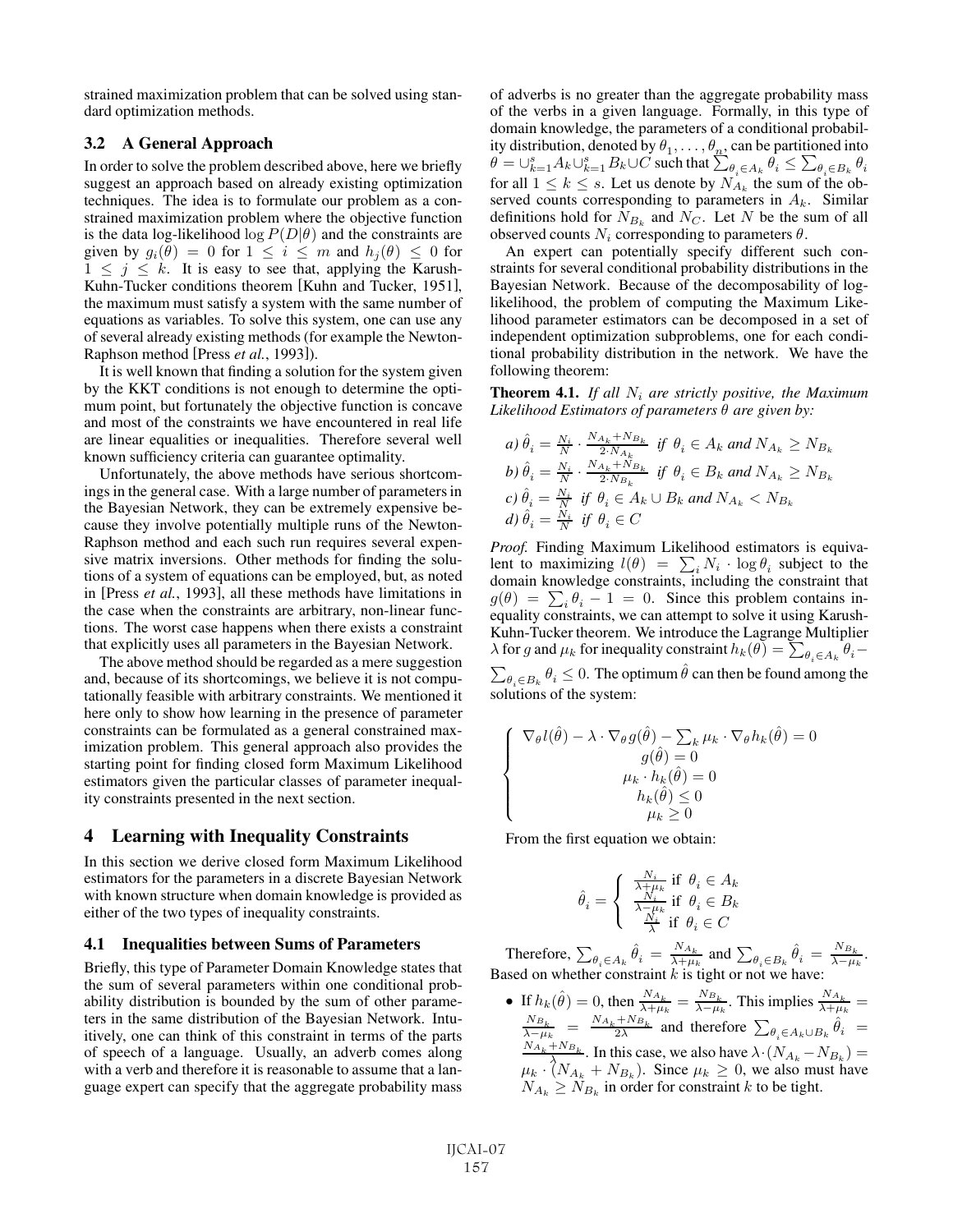• If  $h_k(\theta) < 0$ , then  $\mu_k = 0$  and therefore we again have  $\sum_{\theta_i \in A_k \cup B_k} \hat{\theta}_i = \frac{N_{A_k} + N_{B_k}}{\lambda}$ . In this case we also have  $h_k(\hat{\theta}) = \frac{N_{A_k} - N_{B_k}}{\lambda}$  and since  $h_k(\hat{\theta}) < 0$ , we must also have  $N_{A_k} < N_{B_k}$ .

The above observations allow us to conclude that a constraint is tight if and only if  $N_{A_k} \ge N_{B_k}$ . Now, summing up over all parameters in the conditional probability distribution we get:

$$
1 = \sum_{i} \hat{\theta}_{i} = \frac{N_C + \sum_{k} (N_{A_k} + N_{B_k})}{\lambda} = \frac{N}{\lambda}
$$

This gives us:  $\lambda = N$  and therefore:

$$
\hat{\theta}_i = \left\{ \begin{array}{c} \frac{N_i}{N + \mu_k} \text{ if } \theta_i \in A_k \\ \frac{N_i}{N - \mu_k} \text{ if } \theta_i \in B_k \\ \frac{N_i}{N} \text{ if } \theta_i \in C \end{array} \right.
$$

Assume now that  $N_{A_k} \geq N_{B_k}$ . According to the obser-<br>tions above it means constraint k is tight and we have: vations above, it means constraint k is tight and we have:<br>  $\frac{N_{A_k}}{N+\mu_k} = \frac{N_{B_k}}{N-\mu_k} = \frac{N_{A_k}+N_{B_k}}{N_A+N_B}$ . From this we immediately derive:  $\hat{\theta}_i = \frac{N_i}{N} \cdot \frac{N_{A_k} + N_{B_k}}{2 \cdot N_{A_k}}$  if  $\theta_i \in A_k$  and  $N_{A_k} \ge N_{B_k}$ and  $\hat{\theta}_i = \frac{N_i}{N} \cdot \frac{N_{A_k} + N_{B_k}}{2 \cdot N_{B_k}}$  if  $\theta_i \in B_k$  and  $N_{A_k} \ge N_{B_k}$ .

If  $N_{A_k} < N_{B_k}$ , then, as discussed above,  $\mu_k$  must be 0 and therefore  $\hat{\theta}_i = \frac{N_i}{N}$  if  $\theta_i \in A_k \cup B_k$  and  $N_{A_k} < N_{B_k}$ .<br>Because the log-likelihood objective function is concave and because the constraints are linear inequalities, it follows that  $\theta$ is the set of Maximum Likelihood estimators. This concludes the proof of our theorem.  $\Box$ 

#### 4.2 Upper Bounds on Sums of Parameters

Here the domain expert provides upper bounds on the sum of several parameters within one conditional probability distribution in the Bayesian Network. Consider the same language example described in the introduction of the previous subsection. Here the expert may state that the aggregate probability of nouns is no greater than 0.4, the aggregate probability of verbs is no greater than 0.4 and the aggregate probability of adjectives is no greater than 0.3. Even though the combined probability mass of all words equals one, the sum of the upper bounds provided by the expert can be greater than one. Formally, in this type of domain knowledge, the parameters of a conditional probability distribution, denoted by  $\theta_1, \ldots, \theta_n$ ,<br>can be partitioned in  $\theta = \Box^s$ ,  $A_L$  such that  $\sum_{\alpha} \theta_i \leq \alpha_L$ can be partitioned in  $\theta = \bigcup_{k=1}^{s} A_k$  such that  $\sum_{\theta_i \in A_k} \theta_i \leq \alpha_k$ for all  $1 \leq k \leq s$ , where  $\alpha_k$  is a given positive constant. Again, denote by  $N_{A_k}$  the sum of the observed counts corresponding to parameters in  $A_k$  and by N be the sum of all observed counts  $N_i$  corresponding to parameters  $\theta$ . If there are parameters not involved in any of these constraints, then we can consider they belong to their own set  $A_k$  with  $\alpha_k = 1$ .

In the previous subsection we found an easy way to decide whether a constraint is tight at the optimum point. For the type of constraints we deal with here, we are not able to derive such a simple criterion. However, we show a simple, linear algorithm that computes the set of tight constraints at the optimum point. This algorithm starts with an empty set and at each step adds one of the final tight constraints.

Again, an expert can specify different sets of such constraints for different conditional probability distributions in the network and, because of the decomposability of loglikelihood, we can decompose the task of finding the Maximum Likelihood estimators into a set of independent optimization subproblems:

**Theorem 4.2.** Assume all observed counts  $N_i$  are strictly *positive and also assume we know the set*  $K = \{k_1, \ldots, k_l\}$ *of constraints that are tight at the point given by the Maximum Likelihood estimators*  $\hat{\theta}$ *. Then, we have:* 

a) 
$$
\hat{\theta}_i = \alpha_k \cdot \frac{N_i}{N_{A_k}}
$$
 if  $\theta_i \in A_k$  and  $k \in K$   
b)  $\hat{\theta}_i = (1 - \sum_{j \in K} \alpha_j) \cdot \frac{N_i}{\sum_{m \notin K} N_{A_m}}$  if  $\theta_i \in A_k$  and  $k \notin K$ 

*Proof.* We can approach the problem of finding the Maximum Likelihood estimators in a similar fashion as in Theorem 4.1. The data log-likelihood is given by  $l(\theta) = \sum_i N_i \cdot$ <br>log  $\theta$ , which we have to maximize with respect to the do- $\log \theta_i$ , which we have to maximize with respect to the domain knowledge constraints, including the constraint that  $g(\theta) = \sum_i \theta_i - 1 = 0$ . Again, we use Karush-Kuhn-Tucker<br>theorem We introduce the Lagrange Multiplier  $\lambda$  for q and theorem. We introduce the Lagrange Multiplier  $\lambda$  for g and  $\mu_k$  for inequality constraint  $h_k(\theta) = \sum_{k=0}^{\infty} h_k - \alpha_k \leq 0$  $\mu_k$  for inequality constraint  $h_k(\theta) = \sum_{\theta_i \in A_k} \theta_i - \alpha_k \leq 0.$ The optimum  $\hat{\theta}$  can then be found among the solutions of the

system:

$$
\begin{cases} \nabla_{\theta} l(\hat{\theta}) - \lambda \cdot \nabla_{\theta} g(\hat{\theta}) - \sum_{k} \mu_{k} \cdot \nabla_{\theta} h_{k}(\hat{\theta}) = 0 \\ g(\hat{\theta}) = 0 \\ \mu_{k} \cdot h_{k}(\hat{\theta}) = 0 \\ h_{k}(\hat{\theta}) \leq 0 \\ \mu_{k} \geq 0 \end{cases}
$$

From the first equation we obtain:

$$
\hat{\theta}_i = \frac{N_i}{\lambda + \mu_k} \text{ if } \theta_i \in A_k
$$

Therefore,  $\sum_{\theta_i \in A_k} \hat{\theta}_i = \frac{N_{A_k}}{\lambda + \mu_k}$ . Based on whether constraint  $k$  is tight or not we have:

- If  $h_k(\hat{\theta}) = 0$  i.e.  $k \in K$ , then  $\frac{N_{A_k}}{\lambda + \mu_k} = \alpha_k$ . This implies  $\hat{\theta}_i = \frac{N_i}{\lambda + \mu_k} = \alpha_k \cdot \frac{N_i}{N_{A_k}}.$
- If  $h_k(\theta) < 0$  i.e.  $k \notin K$ , then  $\mu_k = 0$  and therefore we have  $\sum_{\theta_i \in A_k} \hat{\theta}_i = \frac{N_{A_k}}{\lambda}$ .

Summing up over all parameters not involved in the tight constraints, we get:

$$
(1 - \sum_{j \in K} \alpha_j) = \sum_{\theta_i \in A_k, k \notin K} \theta_i = \frac{\sum_{j \notin K} N_{A_j}}{\lambda}
$$

We obtain  $\lambda = \frac{\sum_{m \notin K} N_{A_m}}{1 - \sum_{j \in K} \alpha_j}$ We obtain  $\lambda = \frac{\sum_{j \in K} i_j \lambda_{m}}{1 - \sum_{j \in K} \alpha_j}$  and further:  $\theta_i = (1 - \sum_{i \in K} \alpha_i) \cdot \frac{N_i}{\sum_{i \in K} \alpha_i}$  if  $\theta_i \in A_k$  and  $k \notin K$ . Because  $\sum_{j\in K}\alpha_j\big)\cdot\frac{N_i}{\sum_{m\not\in K}}$  $\frac{N_i}{m \notin K}$   $N_{A_m}$  if  $\theta_i \in A_k$  and  $k \notin K$ . Because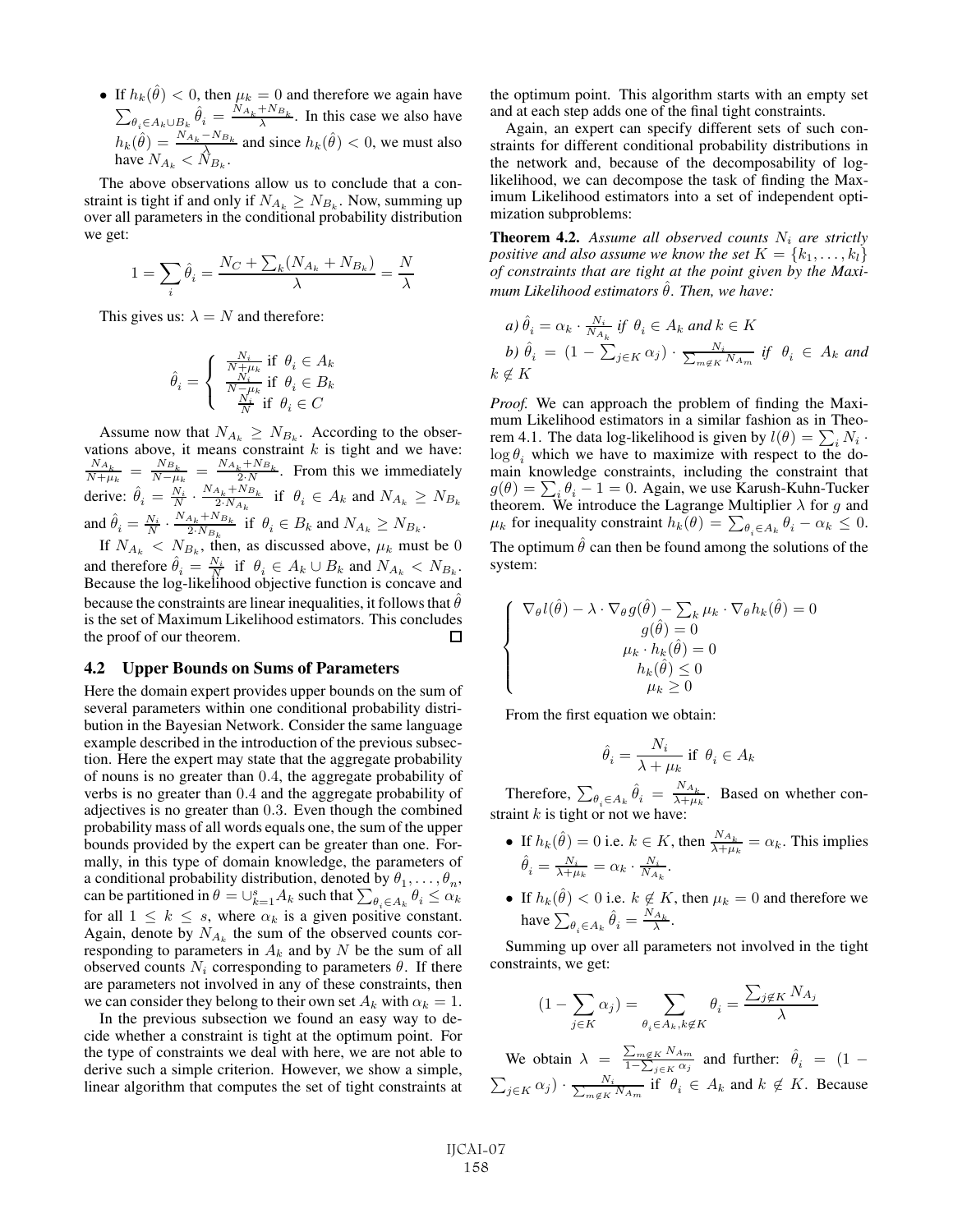the log-likelihood objective function is concave and because the constraints are linear inequalities, it follows that  $\hat{\theta}$  is the set of Maximum Likelihood estimators. This concludes our derivation of the Maximum Likelihood estimators when we know in advance which constraints are satisfied by our estimators. П

Next we describe the algorithm that finds the set  $K$  of tight constraints:

Algorithm 4.1. (Finding the set of tight constraints if  $\sum_j \alpha_j \neq 1$ 

**STEP 1.** *Start with*  $K = \emptyset$  *and at each step add a constraint to K.*

**STEP 2.** If  $K = \{k_1, \ldots, k_l\}$ , let  $\lambda_l = \frac{\sum_{m \notin K} N_{A_m}}{1 - \sum_{j \in K} \alpha_j}$  $\frac{\sum_{m\notin K}N_{Am}}{1-\sum_{j\in K}\alpha_j}$  as in the *above theorem.*

**STEP 3.** *If there exists*  $k_{l+1} \notin K$  *such that*  $\frac{N_{A_{k_{l+1}}}}{\alpha_{k_{l+1}}}$  $rac{\alpha_{k_{l+1}}}{\alpha_{k_{l+1}}} \geq \lambda_l$ , let  $K = K \cup \{k_{l+1}\}\$ and GO TO Step 2. Otherwise STOP and *declare* K *the set of tight constraints.*

*Proof.* (Correctness of Algorithm) We start by making the following observation, based on the proof of Theorem 4.2:

- If  $h_k$  tight, then  $\frac{N_{A_k}}{\lambda + \mu_k} = \alpha_k$ . Because  $\mu_k \ge 0$ , we must have  $\frac{N_{A_k}}{\alpha_k} \geq \lambda$ .
- If  $h_k$  not tight, then  $\mu_k = 0$  and therefore we have  $0 > h_k$  $h_k(\hat{\theta}) = \frac{N_{A_k}}{\lambda} - \alpha_k$  and therefore we must have  $\frac{N_{A_k}}{\alpha_k} < \lambda$ . It is obvious that  $\lambda \geq 0$  must hold, otherwise we would have negative parameters would have negative parameters.

We have just developed a criterion to test if a set  $K$  of constraints is the set of tight constraints:

Lemma 4.1. *Given* λ *(which depends on* K*) computed as in Theorem 4.2, K is the set of tight constraints if and only if*  $\frac{N_{A_k}}{\alpha_k} \geq \lambda$  *for all*  $k \in K$  *and*  $\frac{N_{A_k}}{\alpha_k} < \lambda$  *for all*  $k \notin K$ .

Before proving that our algorithm produces the set of tight constraints, let us prove another useful result:

**Lemma 4.2.** *If*  $\sum_{j} \alpha_j \neq 1$  *then*  $N = \lambda_0 \geq \lambda_1 \geq \ldots$ , and the quantity 1.  $\sum_{j} \alpha_j \neq 1$  *then* quantity 1. the quantity  $1 - \sum_{j \in K} \alpha_j$  is always strictly positive.

*Proof.* (of lemma) Since initially  $K = \emptyset$ , it is obvious that  $1 - \sum_{x \in \Omega} g(x) > 0$ . It is also obvious  $\lambda_0 = N$ . Let us verify  $1 - \sum_{j \in K} \alpha_j \ge 0$ . It is also obvious  $\lambda_0 = N$ . Let us verify the induction step. the induction step.

From  $\frac{N_{A_{k_l}}}{N}$  $\frac{\partial R_i}{\partial x_i} \geq \lambda_l$  and because  $1 - \sum_{j \in K} \alpha_j > 0$  we get:

$$
N_{A_{k_l}} \cdot (1 - \alpha_{k_l} - \sum_{j \in K} \alpha_j) \ge \alpha_{k_l} \cdot \sum_{m \notin K \cup \{k_l\}} N_{A_m} \qquad (1)
$$

It follows  $(1 - \sum_{j \in K \cup k_l} \alpha_j) \geq 0$  with equality if and<br>ly if we processed all constraints in which case we have only if we processed all constraints, in which case we have  $1 = \sum_j \alpha_j$  and it is obvious that all constraints must be<br>tight. However, since we assumed  $\sum_i \alpha_i \neq 1$ , we must have tight. However, since we assumed  $\sum_j \alpha_j \neq 1$ , we must have  $(1 - \sum_{j \in K \cup k_l} \alpha_j) > 0$  and the first part of the induction step is proved.

If in both sides of inequality 1 we add the quantity  $(1 \alpha_{k_l} - \sum_{j \in K} \alpha_j \cdot \sum_{m \notin K \cup \{k_l\}} N_{A_m}$ , we obtain:

$$
(1 - \alpha_{k_l} - \sum_{j \in K} \alpha_j) \cdot \sum_{m \notin K} N_{A_m} \ge (1 - \sum_{j \in K} \alpha_j) \cdot \sum_{m \notin K \cup \{k_l\}} N_{A_m}
$$

which, given that  $1 - \alpha_{k_l} - \sum_{j \in K} \alpha_j > 0$ , is equivalent to  $\lambda_l \geq \lambda_{l+1}$ . This concludes the proof of our lemma.

Applying Lemma 4.2, it follows that, in the case when  $\sum_i \alpha_i \neq 1$ , the Algorithm 4.1 ends at a step l such that  $\sum_{j} \alpha_j \neq 1$ , the Algorithm 4.1 ends at a step l such that<br>  $\sum_{j} N_{A_{kj}} > 1$ ,  $\sum_{j}$  for all  $h \in K$  and  $N_{A_k} > 1$  for all  $\frac{N_{A_{k_j}}}{N_{A_{k_j}}} \geq \lambda_j \geq \lambda_l$  for all  $k_j \in K$  and  $\frac{N_{A_k}}{\alpha_k} < \lambda_l$  for all  $k \notin K$ . From Lemma 4.1 it follows that K is the set of tight constraints in the case when  $\sum_j \alpha_j \neq 1$  and therefore Algo-<br>rithm 4.1 is correct. Another case is when all constraints are rithm 4.1 is correct. Another case is when all constraints are processed and we are not left with a  $\lambda_l$  to compare with. This situation can not happen, because, at the last step, we would have:

$$
\frac{N_{A_{k_s}}}{1 - \sum_{j \neq k_s} \alpha_j} \le \frac{N_{A_{k_s}}}{\alpha_{k_s}}
$$

 $1 - \sum_{j \neq k_s} \alpha_j$   $\alpha_{k_s}$ <br>and therefore either  $\sum_j \alpha_j = 1$  or  $\sum_j \alpha_j < 1$ . In the second case, the constraints are contradictory, which can not happen because we assume the domain expert provides accurate domain knowledge. If  $\sum_j \alpha_j = 1$  (case which is not covered<br>by Algorithm 4.1) it is obvious that the all constraints must by Algorithm 4.1), it is obvious that the all constraints must be tight not only for the Maximum Likelihood estimators, but for every feasible value of  $\theta$ .  $\Box$ 

## 5 Formal Guarantees

Sometimes it may happen that the constraints provided by an expert are not completely accurate. In all our methods so far, we assumed that the constraints are correct and therefore errors in domain knowledge can prove detrimental to the performance of our learned models. In this section we investigate the relationship between the true, underlying distribution of the observed data and the distribution estimated using our methods based on inequality constraints. Because of space reasons, we omit the proofs for the theorem and the corollary presented in this section.

Suppose  $P$  is the true distribution from which data is sampled. Let  $P^*$  be the the closest distribution to  $P$ (in terms of  $KL(P, \cdot)$ ) that factorizes according to the given structure and obeys the expert's inequality constraints. We have:

Theorem 5.1. *With an infinite amount of data, the distribution* P<sup>ˆ</sup> *given by the Maximum Likelihood estimators in Theorem 4.1 converges to* P<sup>∗</sup> *with probability 1.*

Corollary 5.1. *If the true distribution* P *factorizes according to the given structure and if the parameter inequality constraints provided by the expert are completely accurate, then the distribution*  $\hat{P}$  given by the estimators computed in Theo*rem 4.1 converges to* P *with probability 1.*

Similar results hold for the inequality constraints described in subsection 4.2.